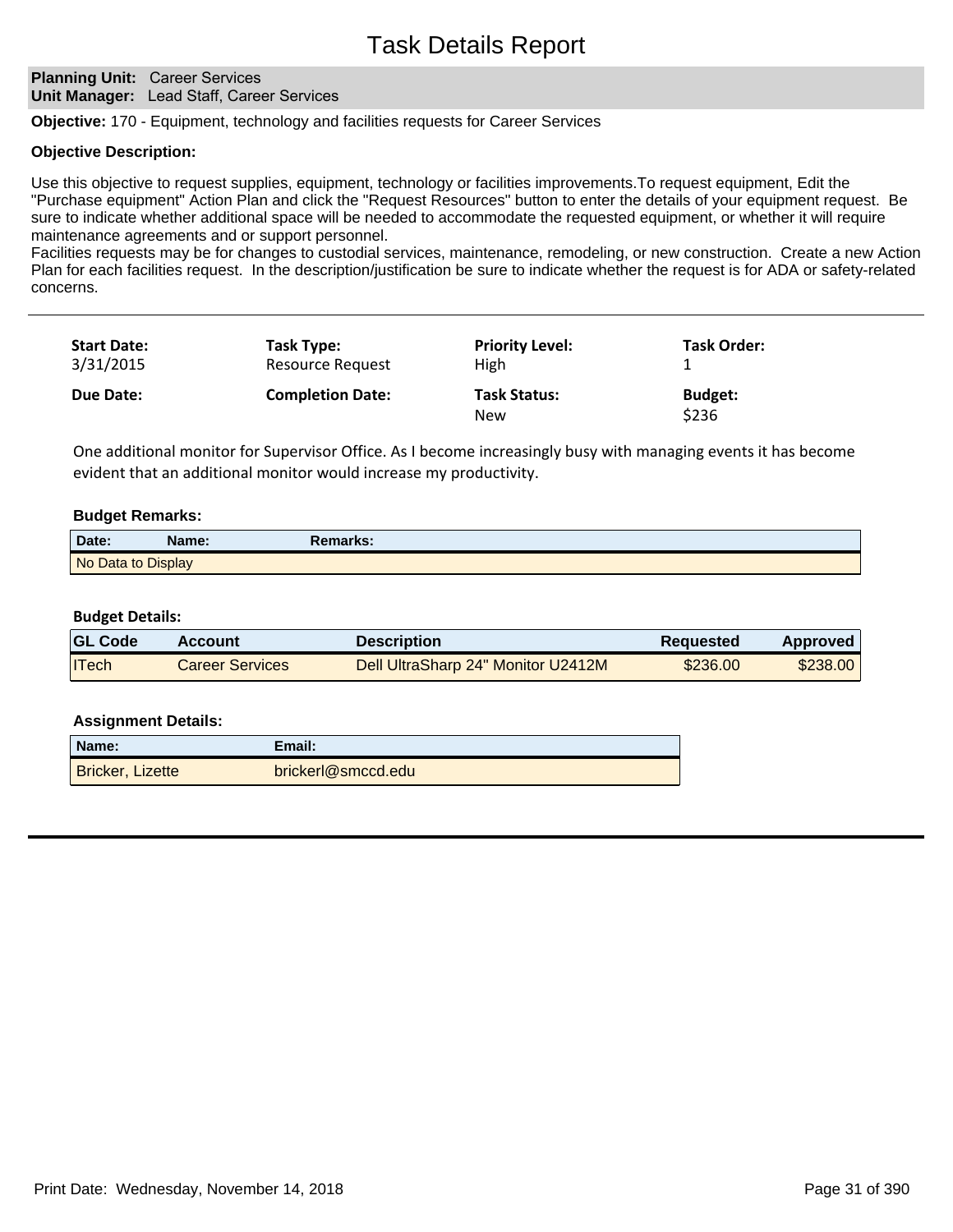# Task Details Report

## **Planning Unit: Career Services Unit Manager:** Lead Staff, Career Services

**Objective:** 235 - Personnel requests for Career Services

## **Objective Description:**

Use this objective to propose new positions. Create a new "action plan" below. Describe the position you are requesting and provide a justification for this request.

| <b>Start Date:</b> | Task Type:              | <b>Priority Level:</b> | <b>Task Order:</b> |
|--------------------|-------------------------|------------------------|--------------------|
| 9/1/2016           | <b>Resource Request</b> | High                   |                    |
| Due Date:          | <b>Completion Date:</b> | <b>Task Status:</b>    | <b>Budget:</b>     |
| 12/15/2016         |                         | Deferred               | \$0                |

Will be submitting a request in the fall 2016 semester to Increase Career Resource Aide from part-time to fulltime. Details are located in the strategic planning area.

## **Budget Remarks:**

| Date:              | Name: | Remarks: |
|--------------------|-------|----------|
| No Data to Display |       |          |

## **Budget Details:**

| <b>GL Code</b>     | <b>Account</b> | <b>Description</b> | <b>Requested</b> | <b>Approved</b> |
|--------------------|----------------|--------------------|------------------|-----------------|
| No Data to Display |                |                    |                  |                 |

| Name:              | Email: |
|--------------------|--------|
| No Data to Display |        |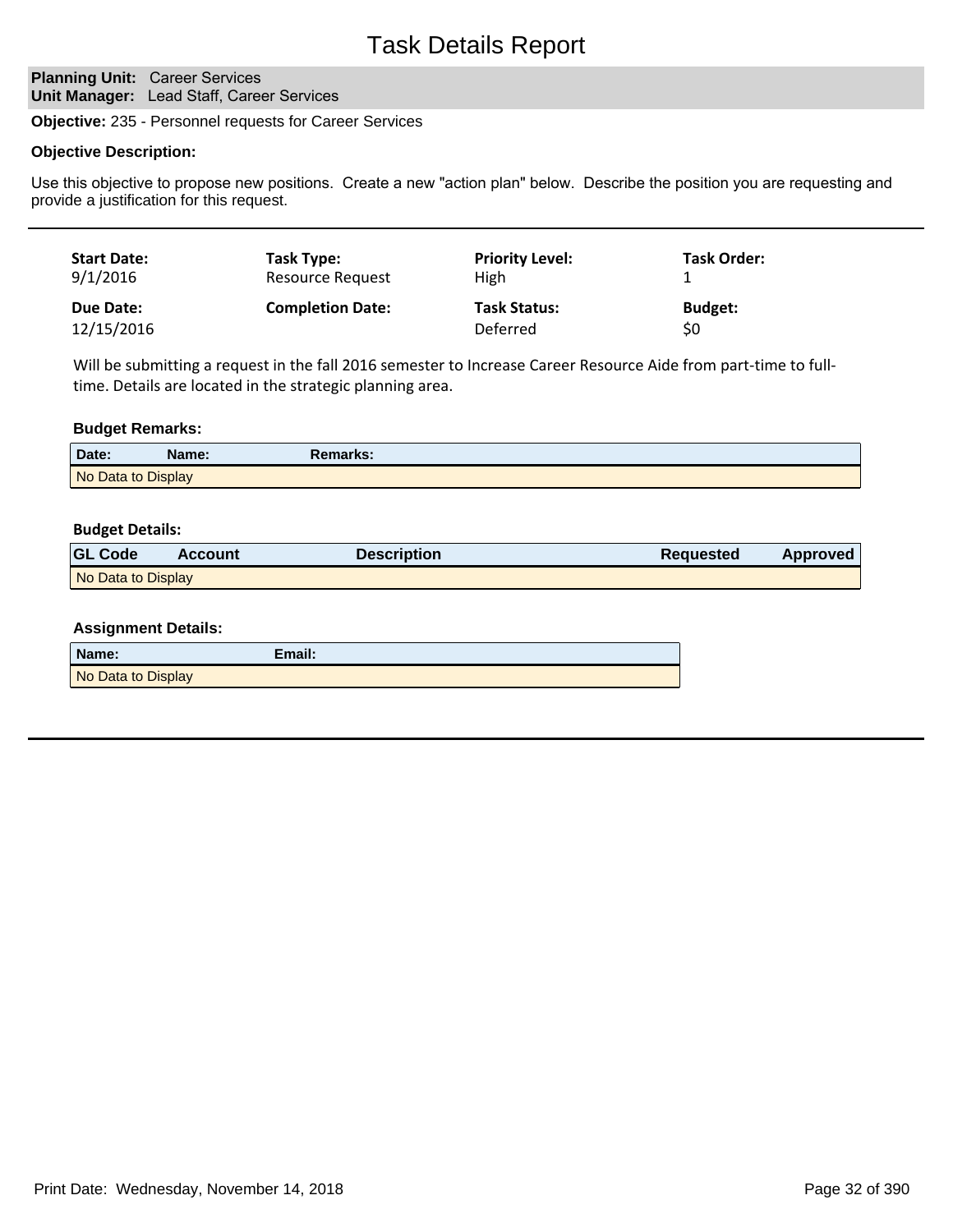## **Planning Unit: Career Services Unit Manager:** Lead Staff, Career Services

**Objective:** 480 - Strategic Action Plans for Career Services

## **Objective Description:**

Use this objective to describe the action plans that your program intends to implement. Scroll to the "Action Plan and Required Resources" section and click the Add button. Describe your plan. Be sure to describe any research or training you will need to accomplish these plans. Then select PRIE and/or Professional Development in the "Units Impacted" section.

| <b>Start Date:</b><br>1/1/2016 | Task Type:<br><b>Departmental Action</b><br>Plan | <b>Priority Level:</b><br>High | <b>Task Order:</b> |
|--------------------------------|--------------------------------------------------|--------------------------------|--------------------|
| Due Date:                      | <b>Completion Date:</b>                          | <b>Task Status:</b>            | <b>Budget:</b>     |
| 3/15/2016                      | 3/15/2016                                        | Implementation (50%)           | \$0                |

Design and implement a college internship fair. This idea grew out of an ongoing initiative to bring more internships to our students. With the limited resources and time demands of the Career Center currently, creating an event similar to the job fair will help us jump start connections with internship friendly employers who want to help our students discover their career paths.The fair will be held on March 15, 2016, and currently we have over 40 employers that have RSVP'd.

Awareness of which employers are attending is on the events page or our website. It lists who and what the internship(s) is/are so students can decide if an employer is compatible with their interest, major, or certificate. This will help students make the most of their time at the event. Further, campus awareness has been communicated through posters placed around campus as well as flyers put in all classrooms. Email has gone out to faculty, staff, and students also informing them of the event. Deans have also been communicating the event on behalf of the center.

Once an employer takes on one of our students, they are required to fill out an online "intent to offer an internship" form that will be submitted automatically to the Career Center and Co-Op. This way, we will be able to track which students are getting internships, who is offering them, and whether or not the student will need to be part of Co-op for liability purposes, and/or want to earn transferable credit. The link to this form is attached to the confirmation email sent out to employers and will be sent out as a "reminder" two weeks after the end of the event. In addition, a survey will be sent out immediately after the event to provide feedback from the employers on how to make the event better.

## **Budget Remarks:**

| Date:              | Name: | Remarks: |  |
|--------------------|-------|----------|--|
| No Data to Display |       |          |  |

## **Budget Details:**

| <b>GL Code</b>     | <b>Account</b> | <b>Description</b> | Requested | Approved |
|--------------------|----------------|--------------------|-----------|----------|
| No Data to Display |                |                    |           |          |

| Name:              | Email: |
|--------------------|--------|
| No Data to Display |        |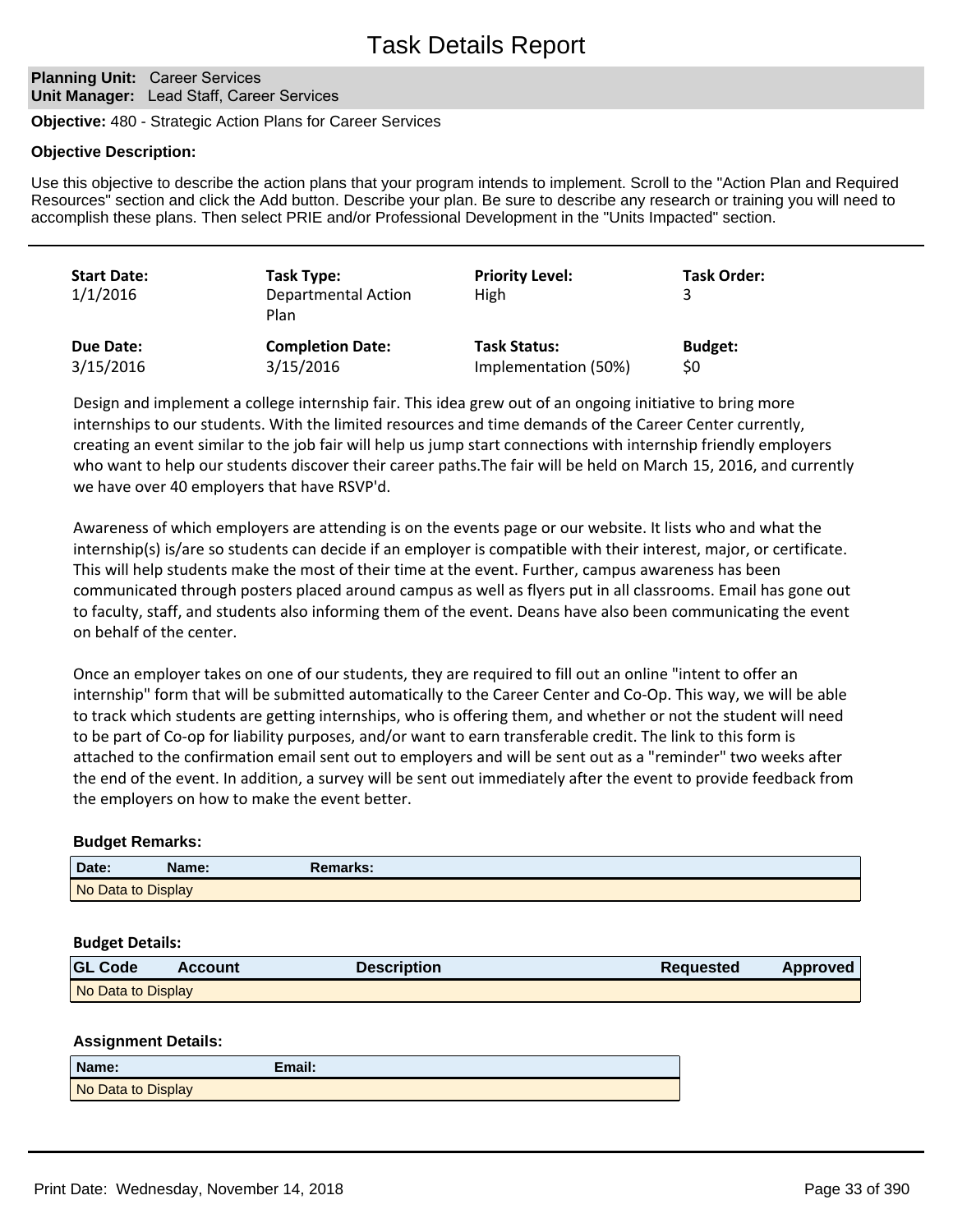# Task Details Report

| Start/Date: | <b>Best THREntal Action</b><br>Plan | <b>Rriggity</b> Level: | <b>Task Order:</b> |
|-------------|-------------------------------------|------------------------|--------------------|
| Due Date:   | <b>Completion Date:</b>             | <b>Task Status:</b>    | <b>Budget:</b>     |
| 12/15/2017  |                                     | New                    | \$0                |

1. Improve certain aspects of the Resume Workshop

Over the course of the next few months we will be looking at ways to improve the cover letter portion of our resume workshop to make it more clear to students what exactly should be included in the letter. Some initial ideas are to...

- More hands on examples
- Simpler job announcement descriptions of duties
- 2. Create two additional workshops

• The Job Search

i. We see many students who don't know what tools are out there to help them and also don't know how best to use job search engines to get the information they need to apply for a position.

• Professionalism in the Workplace

i. The focus will be on how to interact with co-workers. Employers want new workers to be responsible, ethical, team oriented, and to possess strong communication, interpersonal, and problem solving skills.

- 3. Hiring Request
- Fall 2016
- Increase Career Resource Aide from part-time to full-time

i. Increasing the position to full-time would at a minimum, allow full coverage of the center with little or no down time from the perspective of students. The hours currently approved for the position are not sufficient to cover the times when I must be away at meetings, presentations, conferences, and workshops. Further, a fulltime position also would allow for greater flexibility in services. Finally, there is also the question of turnover. The position at part-time does not provide a living wage and as such scheduling involves working around another position the Aide will probably have with hours that may not sync ideally with the center. Additionally, the center might be able to keep someone in the position for a longer period of time vs them looking for fulltime positions with benefits.

4. Define new Counselor's Career Role

• Work with the Counseling Department to decide how best to utilize the career counseling aspect of the new counseling hire in the spring 2016 semester.

## **Budget Remarks:**

| Date:              | Name: | Remarks: |  |
|--------------------|-------|----------|--|
| No Data to Display |       |          |  |

## **Budget Details:**

| <b>GL Code</b>     | Account | <b>Description</b> | <b>Requested</b> | <b>Approved</b> |
|--------------------|---------|--------------------|------------------|-----------------|
| No Data to Display |         |                    |                  |                 |

| Name:              | Email: |
|--------------------|--------|
| No Data to Display |        |